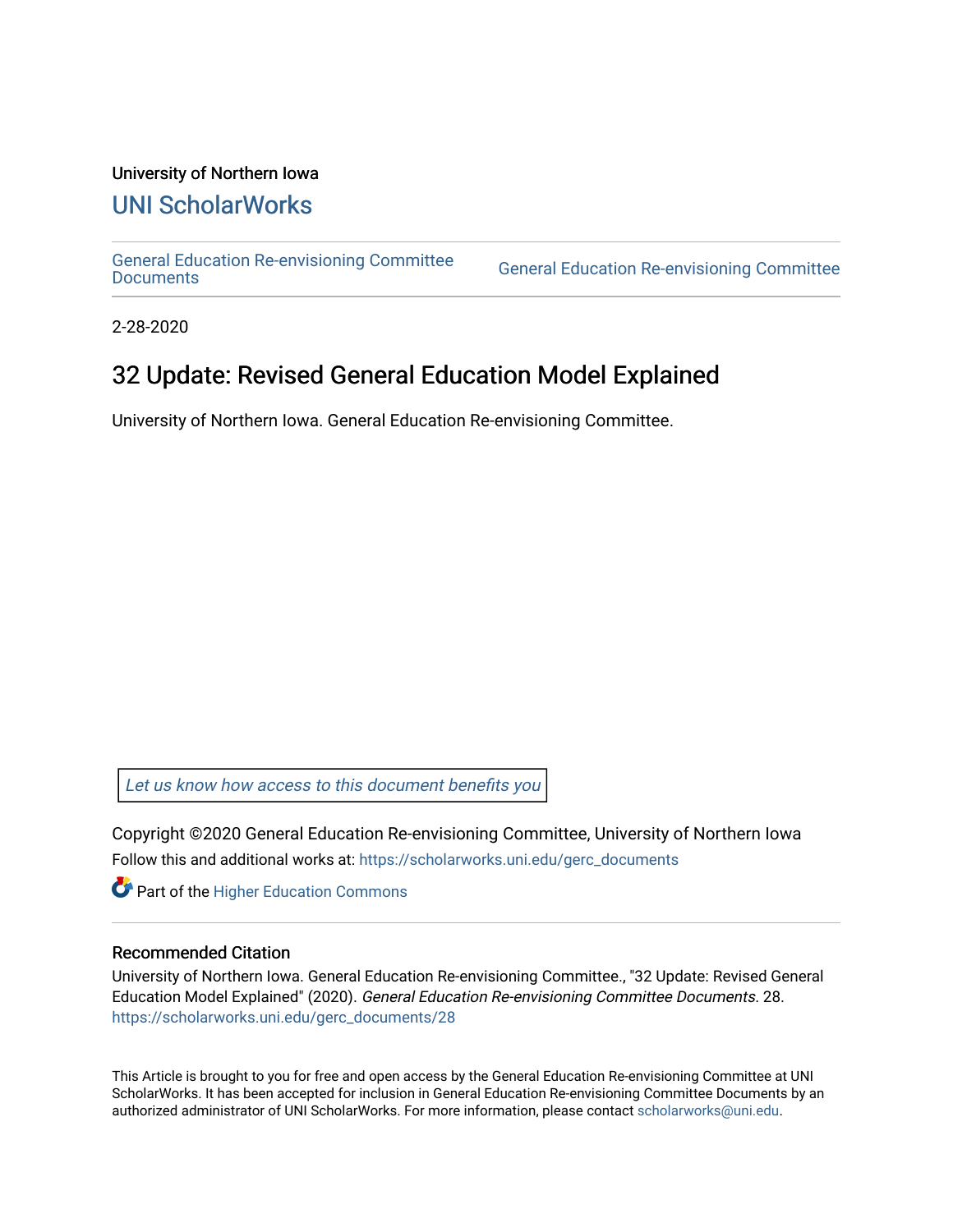#### Dear Colleagues,

After gathering feedback from campus and engaging in extensive conversations about it, the General Education Re-envisioning Committee is requesting your feedback on a revised proposal for the General Education program's structure. You can find the revised structure attached to this email, as well as within the survey you can access through this link asking you to [provide your feedback](https://uni.co1.qualtrics.com/jfe/form/SV_51tAgd0UFcw3EYl) on the structure.

The survey will be available between now and Friday, February 28<sup>th</sup> at noon. Please continue reading for a summary of the committee's progress since the last update, along with an explanation of the changes made from earlier drafts.

In the fall semester, the General Education Re-envisioning Committee held listening sessions, revised the draft of the model based on those listening sessions, and then met with the College Senates of CHAS, COE, CSBS, and CBA, several academic departments, student representatives, and other groups interested in meeting with the committee. Those meetings went into early December.

As the committee began the spring semester, it focused on incorporating feedback from various groups on campus into the proposal. Specifically, the committee listened for common themes and concerns and for those concerns that resonated strongly with the committee. Based on the feedback, the committee made several changes to the model presented to campus in the fall. In addition, the committee recognized a need to offer explanations of some elements of the proposal.

**An explanation of the proposal.** The proposal incorporates the student learning outcomes approved by the Faculty Senate in Spring 2019. The committee sought a way to accomplish three things: 1) Address the learning outcomes approved by the Faculty Senate; 2) Ensure that these learning outcomes would be assessed; and 3) Ensure students will receive a broad education. The committee believes that the following proposal will provide a means to accomplish each of these.

The proposal has three tiers. Each tier has several boxes. The student outcomes in the boxes are those that would be assessed for courses in that box. The committee believes that many courses may cover more outcomes than those included in a given box. For instance, **all** courses should develop critical thinking skills, but that the programmatic assessment of critical thinking only needs to occur at a few key points. Many courses will likely develop communication skills. However, most courses will not conduct assessment on those learning outcomes. In addition, the boxes in each tier correspond to a 3- or 4-credit hour course.

**Tier 1.** This tier focuses on the outcomes most consistently identified as most important in surveys and listening sessions. Those outcomes were critical thinking, communication (writing, speaking, and collaboration), and quantitative reasoning. Diversity and inclusion are embedded in Tier 1 because during listening sessions faculty and students expressed desire for our students to be exposed to these ideas early in their time at UNI. The committee believes that all of these outcomes are essential to success at UNI. Students would be encouraged to complete this tier in their first year at UNI. (Minimum of 9 hours).

**Tier 2.** This tier focuses on the remaining outcomes not specifically addressed and assessed in Tier 1. The tier also seeks to maintain breadth within the general education program. Departments would be allowed to submit courses to any boxes they wish. However, a course should only be included in one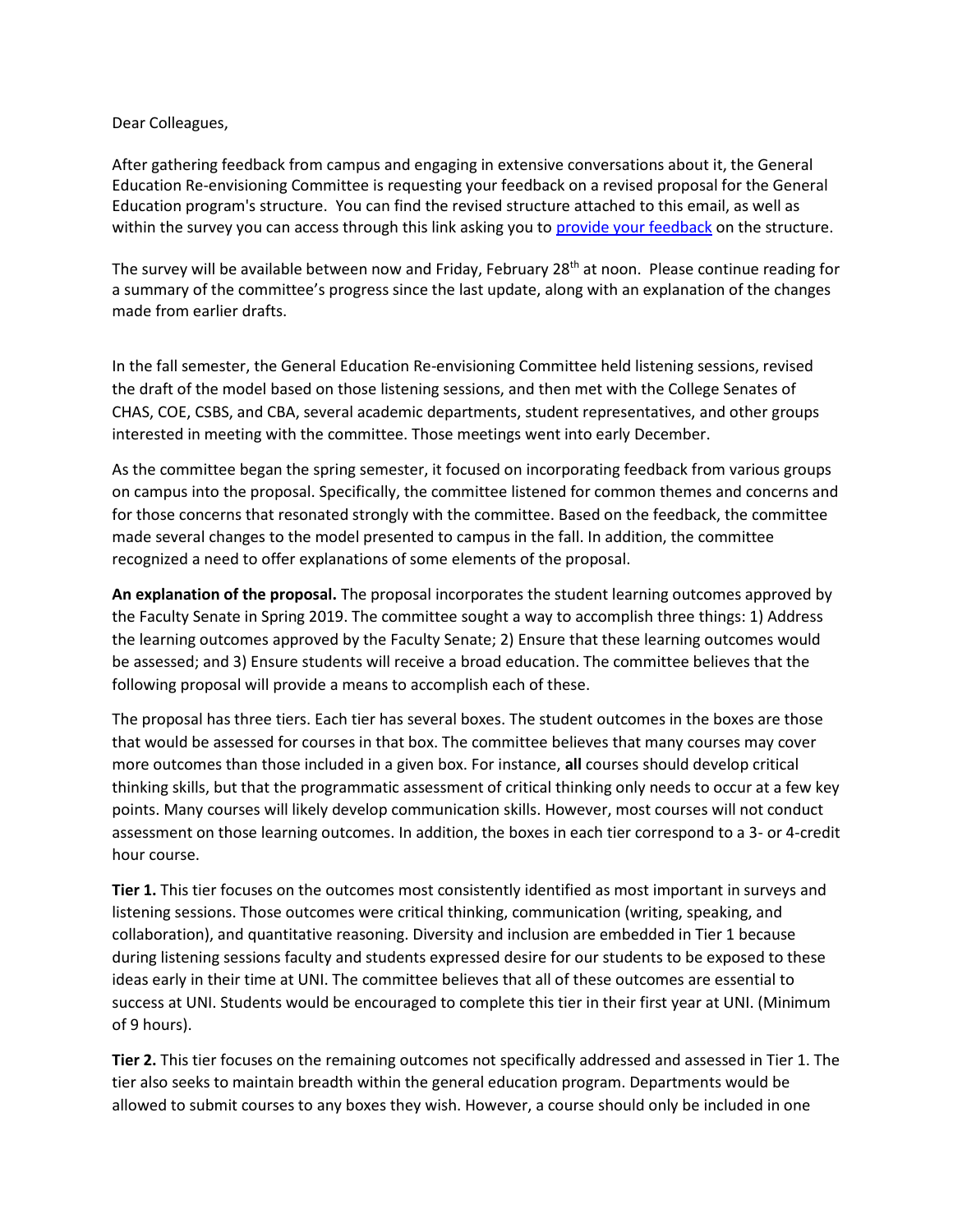box. Feedback from the most recent survey and listening sessions led the committee to believe that a single course focused exclusively on diversity issues was not the best way to address such issues. The result is a recommendation that diversity be addressed as part of the human condition and be taught from both a domestic and international perspective. The committee foresees that courses in this tier would likely include many opportunities for faculty to lead study abroad courses. (Minimum of 16 hours).

**Tier 3.** This tier invites faculty to develop a series of three courses around a common theme or topic. The series of courses is an attempt to teach students that the world is complex and that it cannot be understood solely from the perspective of any one discipline. If students take only one course on a complex topic, they will be exposed to only one approach to the topic. They may leave the class thinking that they are well informed, but the fact is that they will not be. A multidisciplinary approach to a complex topic will expose students to different perspectives. This will have three beneficial effects: 1. Students will have a more well-rounded understanding of the topic; 2. Students may come to realize that it is important to seek multiple viewpoints on complex issues; and 3. Students might even begin to understand that in the face of complexity, humility is the only proper attitude. The committee felt that three courses would be sufficient to expose students to different perspectives but also would allow for sufficient flexibility for the development of the series of the courses. The only limitations on the series of courses are: 1. The courses must cover the learning outcomes of communication (speaking and writing), critical thinking, and any other two learning outcomes; and 2. The courses must come from multiple disciplines. Should a student not complete the series of three courses, they must complete a total of three courses from Tier 2 and/or Tier 3.

There are a couple of other items the committee believes is important to understand about the proposal. First, the committee believes that courses taken within the general education program may also count toward minors and majors, much as they do now. Second, the committee anticipates that a course may be in both Tier 2 and Tier 3. However, a student would not be able to count the same course as satisfying both the Tier 2 and Tier 3 requirements.

**Finally**, the committee believes we are nearing the end of this stage of the process. The committee hopes to have a final proposal to the Faculty Senate when we return from Spring Break. Following this survey, the committee will continue to receive feedback through consultations with the Faculty Senate, college senates, departments, students, advisors, and other interested groups.

We appreciate your feedback.

Sincerely, The General Education Re-Envisioning Committee

Brenda Bass, Dean, CSBS – Co-Chair (non-voting) John Fritch, Dean, CHAS – Co-Chair (non-voting) Doug Shaw, CHAS – Co-Chair Heather Asmus, Advising Adam Butler, CSBS Jonathan Chenoweth, CHAS Angie Cox, Library Mary Donegan-Ritter, COE